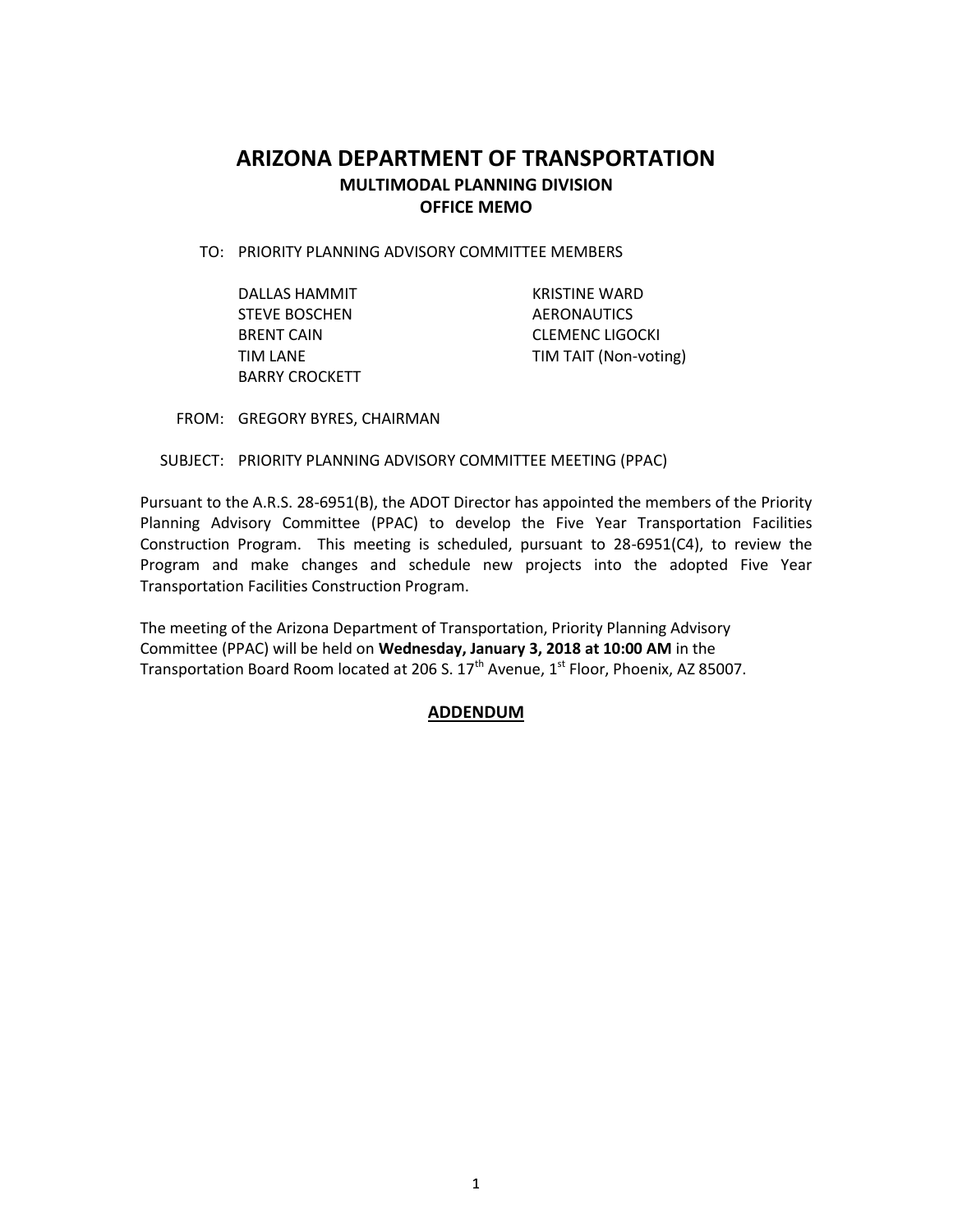FY 2018 – 2022 Transportation Facilities Construction Program – Project Modifications Discussion and Possible Action

| 7-f. | COUNTY:                    | Statewide                                      | Page |           |
|------|----------------------------|------------------------------------------------|------|-----------|
|      | DISTRICT:                  | Statewide                                      |      |           |
|      | SCHEDULE:                  | FY 2018                                        |      |           |
|      | SECTION:                   | US Fish and Wildlife Service (USFWS)           |      |           |
|      | TYPE OF WORK:              | Section 7 Review & Programmatic Agreements     |      |           |
|      | PROGRAM AMOUNT:            | \$271,000                                      |      |           |
|      | <b>PROJECT MANAGER:</b>    | Kristin Gade                                   |      |           |
|      | PROJECT:                   | M517801X, ADOT TIP 5710                        |      |           |
|      | <b>REQUESTED ACTION:</b>   | Increase the project by \$220,000 to \$491,000 |      |           |
|      |                            | Highway Construction Program. Funds are        |      |           |
|      |                            | available from the FY 2018 Federal Agency      |      |           |
|      |                            | Support Fund #76518.                           |      |           |
|      | <b>NEW PROGRAM AMOUNT:</b> |                                                |      | \$491,000 |

2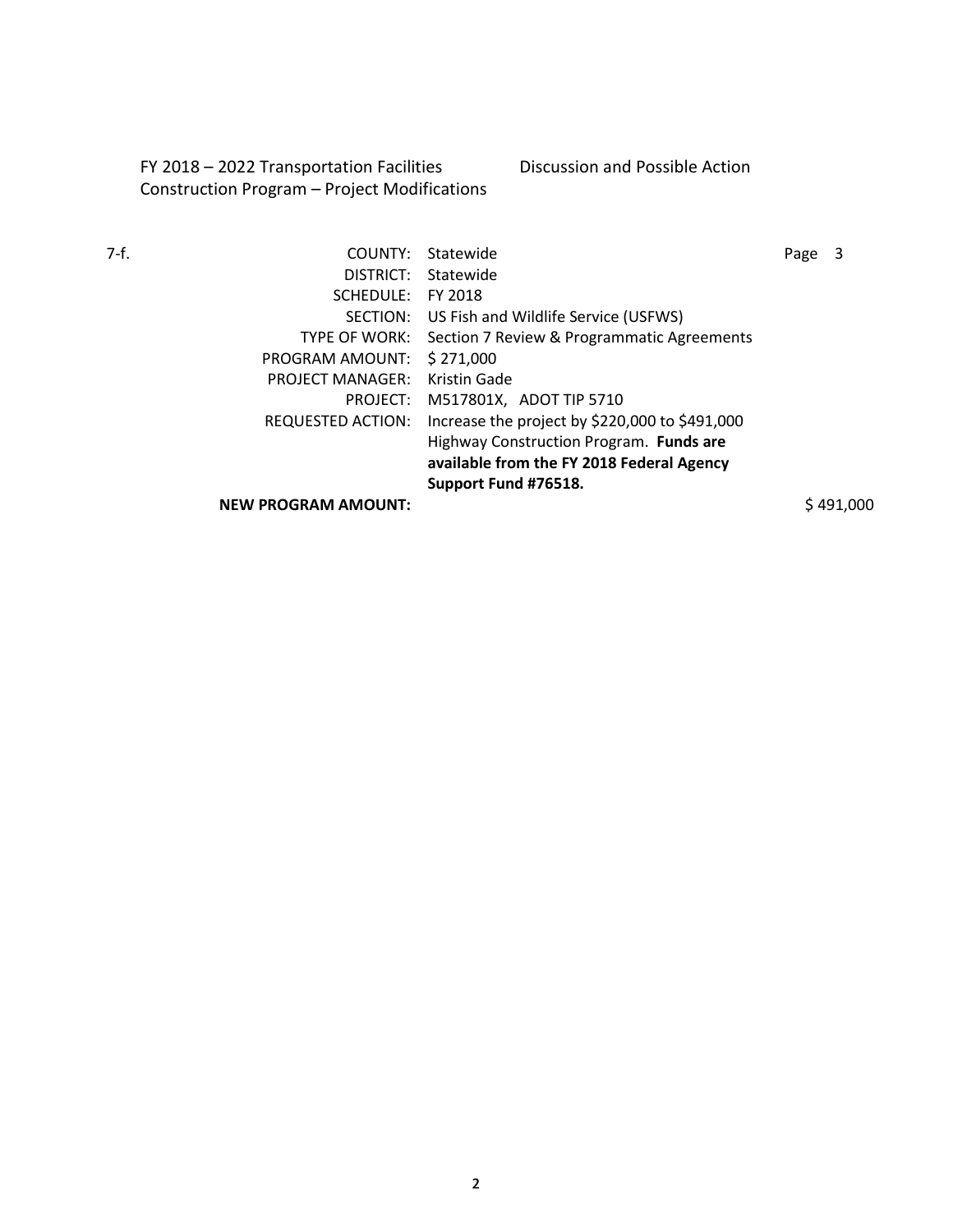| PRB Item #:                |                    | <b>ARIZONA DEPARTMENT OF TRANSPORTATION</b> |                                                                 |                |                           |                                              |                       |
|----------------------------|--------------------|---------------------------------------------|-----------------------------------------------------------------|----------------|---------------------------|----------------------------------------------|-----------------------|
| 01                         |                    |                                             | Project Review Board (PRB) Request Form - Version 4.0           |                |                           |                                              |                       |
|                            |                    |                                             | 1. PRB Meeting Date: 12/19/2017                                 |                |                           | 2. Teleconference: No                        |                       |
| 3. Form Date / 5. Form By: |                    |                                             | 4. Project Manager / Presenter:                                 |                |                           |                                              |                       |
| 12/19/2017                 |                    |                                             | @<br><b>Kristin Gade</b>                                        | (602) 292-0301 |                           |                                              |                       |
| <b>Kristin Gade</b>        |                    |                                             | 1611 W Jackson St, 36, EM02 - 4977 ENVIRONMENTAL PLANNING GROUP |                |                           |                                              |                       |
| 6. Project Name:           |                    |                                             |                                                                 |                | 7. Type of Work:          |                                              |                       |
| <b>USFWS LIAISON</b>       |                    |                                             |                                                                 |                |                           | SECTION 7 REVIEW AND PROGRAMMATIC AGREEMENTS |                       |
| 8. CPSID:                  | 9. District:       | 10. Route:                                  | 11. County:                                                     | 12. Beg MP:    | 13. TRACS #:              | 14. Len (Mi.):                               | 15. Fed Id #:         |
| EW <sub>1</sub> O          |                    | 999                                         | Statewide                                                       | 0.0            | M517801X                  | 0.0                                          | 999-M(159)Z           |
| 16. Program Budget:        |                    | \$271                                       |                                                                 |                |                           | 17. Program Item #:                          | 5710                  |
|                            |                    | 18. Current Approved Program Budget:        | 18a. (+/-) Program Budget Request:                              |                |                           | 18b Total Program Budget After Request:      |                       |
|                            | \$271              |                                             | \$220                                                           |                |                           | \$491                                        |                       |
|                            |                    | <b>CURRENTLY APPROVED:</b>                  |                                                                 |                |                           | <b>CHANGE / REQUEST:</b>                     |                       |
|                            |                    |                                             |                                                                 |                |                           |                                              |                       |
| <b>19. BUDGET ITEMS:</b>   |                    |                                             |                                                                 |                | <b>19A. BUDGET ITEMS:</b> |                                              |                       |
| Item # Amount              |                    | <b>Description</b>                          | <b>Comments</b>                                                 |                | Item # Amount             | <b>Description</b>                           | <b>Comments</b>       |
| 5710                       | \$271              |                                             | <b>ENVIRONMENTAL</b><br><b>SUPPORT</b>                          | 76518          | \$220                     | <b>FEDERAL AGENCY</b><br><b>SUPPORT</b>      |                       |
| <b>CURRENT SCHEDULE:</b>   |                    |                                             |                                                                 |                |                           | <b>CHANGE REQUEST\NEW SCHEDULE:</b>          |                       |
| 21. CURRENT FISCAL YEAR:   |                    |                                             |                                                                 |                | 21A. REQUEST FISCAL YEAR: |                                              |                       |
| 22. CURRENT BID READY:     |                    |                                             |                                                                 |                | 22A. REQUEST BID READY:   |                                              |                       |
| 23. CURRENT ADV DATE:      |                    |                                             |                                                                 |                | 23A. REQUEST ADV DATE:    |                                              |                       |
| 20. JPA #'s: 15-0005151    |                    | SIGNED:                                     | <b>YES</b><br>ADV:<br><b>NO</b>                                 |                | $\sqrt{ }$                | <b>PROJECT FUNDING VERIFIED BY PM</b>        |                       |
| <b>CHANGE IN:</b>          | 24a: PROJECT NAME: | NO.                                         | 24b. TYPE OF WORK: NO                                           |                | 24c. SCOPE: NO            | 24d. CURRENT STAGE:                          | <b>NOT APPLICABLE</b> |
|                            |                    | 24e. ENVIRONMENTAL CLEARANCE:               | <b>NO</b>                                                       |                |                           | 24f. MATERIALS MEMO COMP:                    | NO.                   |
|                            |                    | 24g. U&RR CLEARANCE:                        | <b>NO</b>                                                       |                |                           | 24h. C&S CLEARANCE:                          | <b>NO</b>             |
|                            |                    | 24i. R/W CLEARANCE:                         | <b>NO</b>                                                       |                |                           | 24j. CUSTOMIZED SCHEDULE:                    | <b>NO</b>             |

Increase budget

#### **26. JUSTIFICATION OF REQUEST**

Current funding is sufficient through March 2018. This request is to add money to fund the liaison position through the end of Federal FY 2019 (September 30, 2019).

Funding this position reduces overall review times at the US Fish and Wildlife Service (USFWS) and establishes a priority list for expedited review of particular projects. This also allows USFWS personnel to assist in developing programmatic consultation to further expedite routine reviews.

# **27. CONCERNS OF REQUEST**

|  | <b>28. OTHER ALTERNATIVES CONSIDERED</b> |  |  |
|--|------------------------------------------|--|--|
|  |                                          |  |  |

| <b>REQUESTED ACTIONS:</b> | APPROVED / RECOMMENDED ACTIONS:                         |              |
|---------------------------|---------------------------------------------------------|--------------|
| <b>CHANGE IN BUDGET</b>   | REQUEST APPROVED<br>SUBJECT TO PPAC APPROVAL - 1/3/2018 | PRB APPROVED |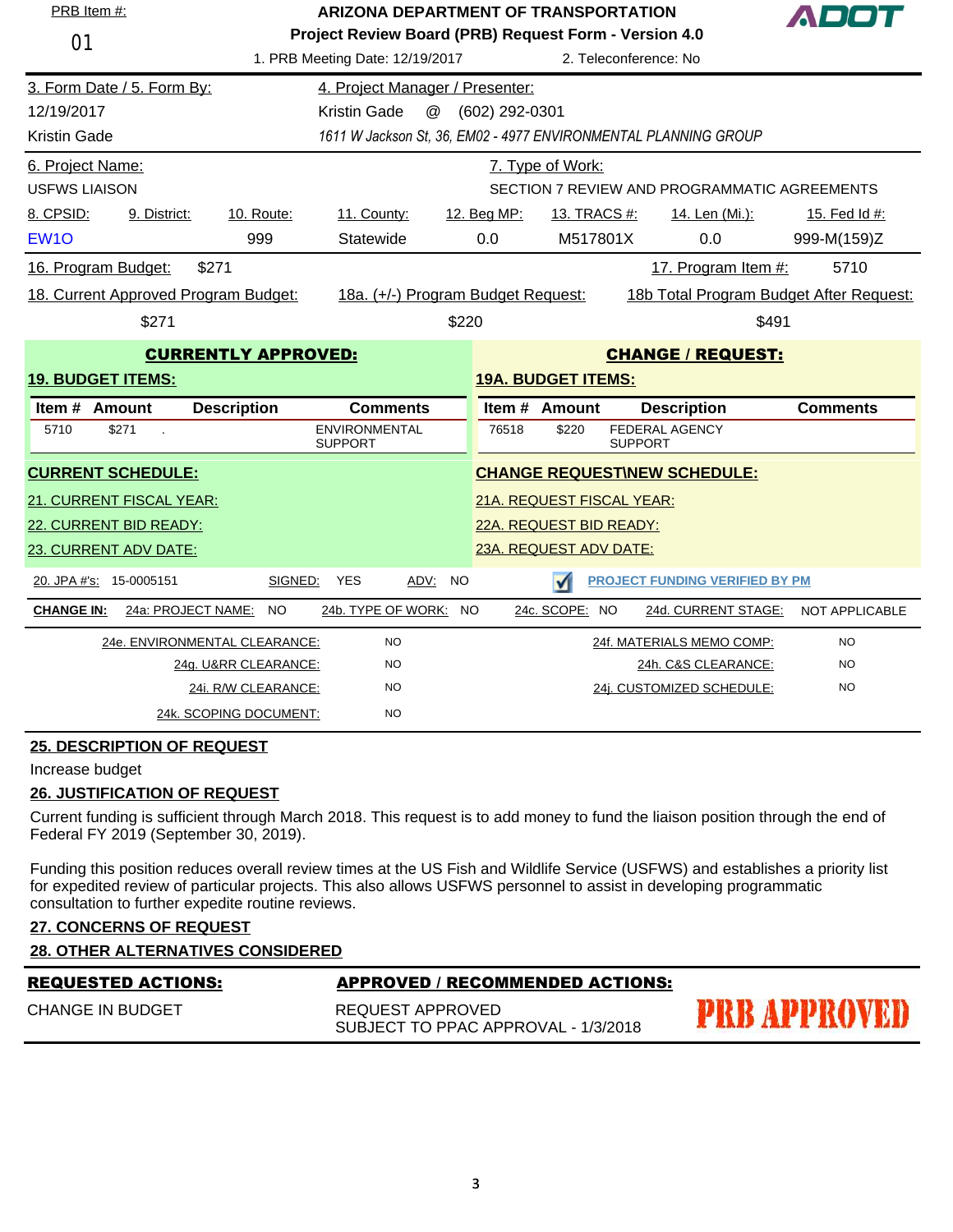| 7-g. | COUNTY:                    | Statewide                                        | Page |             |
|------|----------------------------|--------------------------------------------------|------|-------------|
|      | DISTRICT:                  | Statewide                                        |      |             |
|      | SCHEDULE:                  | FY 2018                                          |      |             |
|      | SECTION:                   | Public Private Partnership Program               |      |             |
|      | TYPE OF WORK:              | Evaluate the Public Private Partnership Projects |      |             |
|      | PROGRAM AMOUNT:            | \$3,000,000                                      |      |             |
|      | <b>PROJECT MANAGER:</b>    | Floyd Roehrich                                   |      |             |
|      | PROJECT:                   | M501105X, Subprogram 74518, ADOT TIP 7555        |      |             |
|      | REQUESTED ACTION:          | Increase the project by \$2,000,000 to           |      |             |
|      |                            | \$5,000,000 Highway Construction Program.        |      |             |
|      |                            | <b>Funds are available from the FY 2018 Non-</b> |      |             |
|      |                            | Federal Statewide Contingency Fund #79918.       |      |             |
|      | <b>NEW PROGRAM AMOUNT:</b> |                                                  |      | \$5,000,000 |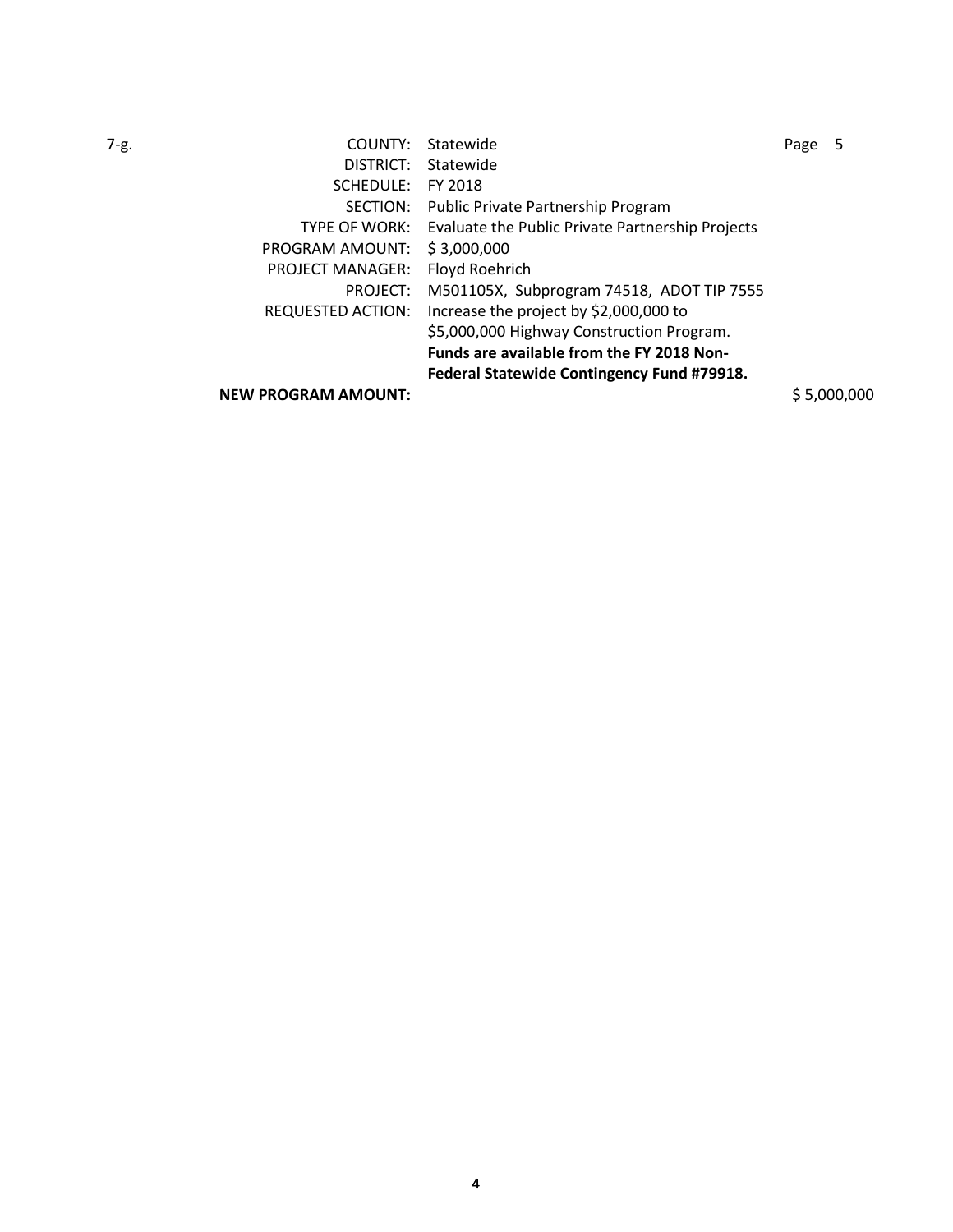| PRB Item #:                                                                   | ARIZONA DEPARTMENT OF TRANSPORTATION                                      |  |  |  |  |  |
|-------------------------------------------------------------------------------|---------------------------------------------------------------------------|--|--|--|--|--|
| 03                                                                            | Project Review Board (PRB) Request Form - Version 4.0                     |  |  |  |  |  |
| 1. PRB Meeting Date: 12/19/2017                                               | 2. Teleconference: No                                                     |  |  |  |  |  |
| 3. Form Date / 5. Form By:<br>4. Project Manager / Presenter:                 |                                                                           |  |  |  |  |  |
| 12/22/2017<br>@<br>Floyd Roehrich                                             | (602) 712-4259                                                            |  |  |  |  |  |
| <b>Floyd Roehrich</b>                                                         | 206 S 17th Ave, 137, 100A - 1206 P3 INITIATIVES AND INTERNATIONAL AFFAIRS |  |  |  |  |  |
| 6. Project Name:                                                              | 7. Type of Work:                                                          |  |  |  |  |  |
| Public Private Partnership Program                                            | <b>EVALUATE P3 PROJECTS</b>                                               |  |  |  |  |  |
| 8. CPSID:<br>9. District:<br>11. County:<br>10. Route:                        | 12. Beg MP:<br>13. TRACS #:<br>14. Len (Mi.):<br>15. Fed Id #:            |  |  |  |  |  |
|                                                                               | M501105X                                                                  |  |  |  |  |  |
| 16. Program Budget:<br>\$3,000                                                | 17. Program Item #:<br>74818                                              |  |  |  |  |  |
| 18. Current Approved Program Budget:<br>18a. (+/-) Program Budget Request:    | 18b Total Program Budget After Request:                                   |  |  |  |  |  |
| \$3,000<br>\$2,000                                                            | \$5,000                                                                   |  |  |  |  |  |
| <b>CURRENTLY APPROVED:</b>                                                    | <b>CHANGE / REQUEST:</b>                                                  |  |  |  |  |  |
| <b>19. BUDGET ITEMS:</b>                                                      | <b>19A. BUDGET ITEMS:</b>                                                 |  |  |  |  |  |
|                                                                               |                                                                           |  |  |  |  |  |
| Item # Amount<br><b>Description</b><br><b>Comments</b>                        | Item $#$<br><b>Amount</b><br><b>Description</b><br><b>Comments</b>        |  |  |  |  |  |
| <b>PRIVITIZATION</b><br>\$3,000<br>74518                                      | 79918<br>\$2,000                                                          |  |  |  |  |  |
| <b>CURRENT SCHEDULE:</b>                                                      | <b>CHANGE REQUEST\NEW SCHEDULE:</b>                                       |  |  |  |  |  |
| <b>21. CURRENT FISCAL YEAR:</b>                                               | 21A. REQUEST FISCAL YEAR:                                                 |  |  |  |  |  |
| 22. CURRENT BID READY:                                                        | 22A. REQUEST BID READY:                                                   |  |  |  |  |  |
| 23. CURRENT ADV DATE:                                                         | 23A. REQUEST ADV DATE:                                                    |  |  |  |  |  |
| 20. JPA #'s:<br>SIGNED:<br>NO<br>ADV: NO                                      | <b>PROJECT FUNDING VERIFIED BY PM</b><br>$\sqrt{ }$                       |  |  |  |  |  |
| <b>CHANGE IN:</b><br>24a: PROJECT NAME:<br><b>NO</b><br>24b. TYPE OF WORK: NO | 24c. SCOPE: NO<br>24d. CURRENT STAGE:<br>NOT APPLICABLE                   |  |  |  |  |  |
| 24e. ENVIRONMENTAL CLEARANCE:<br>NOT APPLICABLE                               | 24f. MATERIALS MEMO COMP:<br>NOT APPLICABLE                               |  |  |  |  |  |
| 24g. U&RR CLEARANCE:<br>NOT APPLICABLE                                        | 24h. C&S CLEARANCE:<br>NOT APPLICABLE                                     |  |  |  |  |  |
| 24i. R/W CLEARANCE:<br>NOT APPLICABLE                                         | 24j. CUSTOMIZED SCHEDULE:<br>NOT APPLICABLE                               |  |  |  |  |  |

Increase subprogram budget.

# **26. JUSTIFICATION OF REQUEST**

Additional funding is needed to cover FY18 on-going P3 program and project development costs. These funds are used for professional services consultant contracts. On-going P3 projects include, LED Lighting Upgrade in Central District, Stormwater Pump Station Upgrade in Central District, SR 189 Improvement Project, and evaluating various other potential P3 projects. In addition, these funds support the P3 Office professional service contracts for technical, program management, procurement, legal, and traffic & revenue services.

|  |  | ADOT TIP # 7555. |
|--|--|------------------|
|--|--|------------------|

- **27. CONCERNS OF REQUEST**
- **28. OTHER ALTERNATIVES CONSIDERED**

CHANGE IN BUDGET

### REQUESTED ACTIONS: APPROVED / RECOMMENDED ACTIONS:

REQUEST APPROVED SUBJECT TO PPAC APPROVAL - 1/3/2018

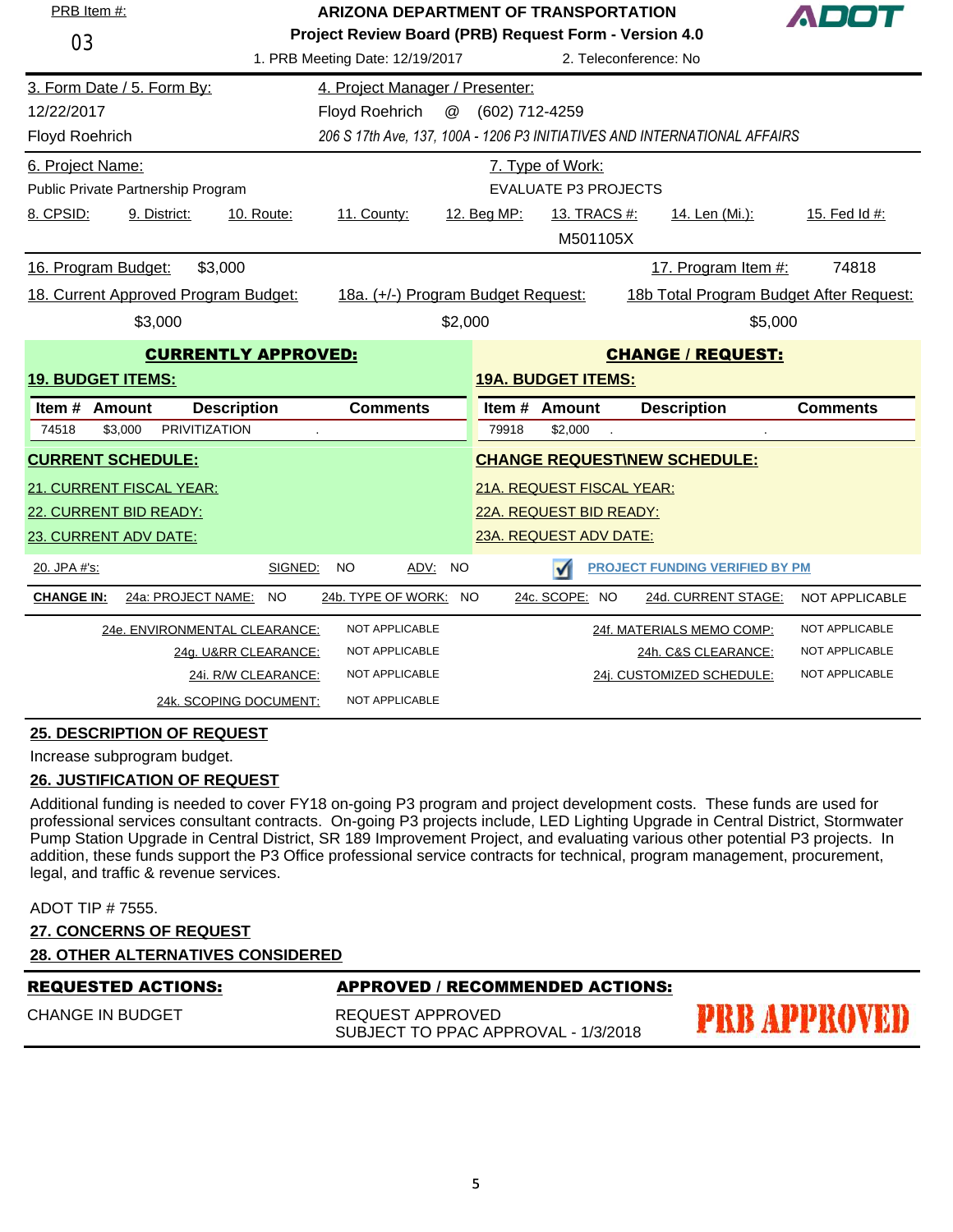| 7-h. | COUNTY:                    | Statewide                                    | Page |           |
|------|----------------------------|----------------------------------------------|------|-----------|
|      | DISTRICT:                  | Statewide                                    |      |           |
|      | SCHEDULE:                  | New Project Request                          |      |           |
|      | SECTION:                   | Smart Work Zone (SWZ) Operational Activity   |      |           |
|      | TYPE OF WORK:              | Develop Smart Work Zone Operational Activity |      |           |
|      | PROGRAM AMOUNT:            | New Project                                  |      |           |
|      | <b>PROJECT MANAGER:</b>    | Jason Bottjen                                |      |           |
|      | PROJECT:                   | M694901X, ADOT TIP 9318                      |      |           |
|      | REQUESTED ACTION:          | Establish the project for \$250,000 in the   |      |           |
|      |                            | Highway Construction Program. Funds are      |      |           |
|      |                            | available from the FY 2018 Modernization of  |      |           |
|      |                            | Projects Fund #70118.                        |      |           |
|      | <b>NEW PROGRAM AMOUNT:</b> |                                              |      | \$250,000 |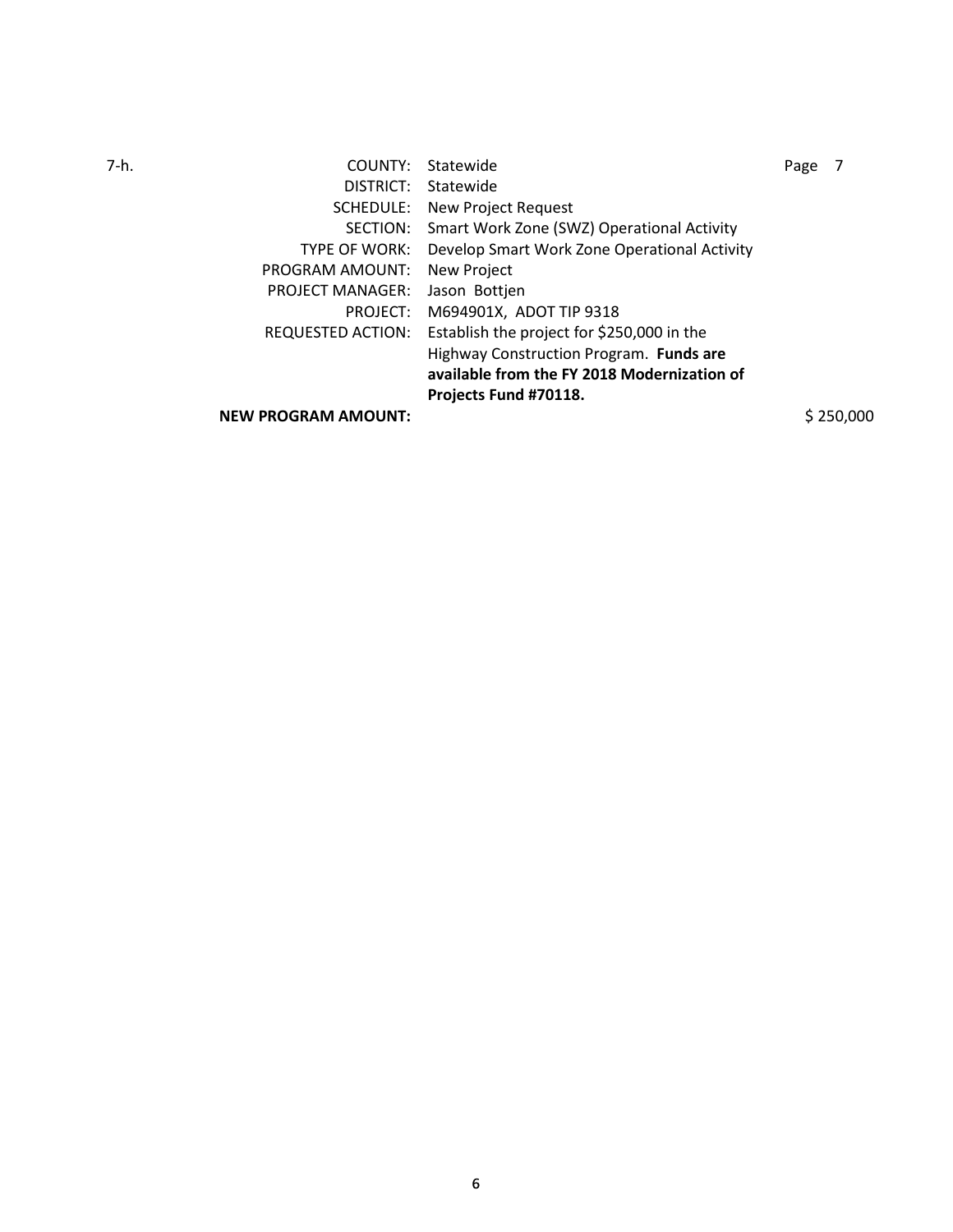|                          | PRB Item #:<br><b>ARIZONA DEPARTMENT OF TRANSPORTATION</b> |                            |                                                                                          |                           |                |                                 |                       |                                         |                 |
|--------------------------|------------------------------------------------------------|----------------------------|------------------------------------------------------------------------------------------|---------------------------|----------------|---------------------------------|-----------------------|-----------------------------------------|-----------------|
| 04                       |                                                            |                            | Project Review Board (PRB) Request Form - Version 4.0<br>1. PRB Meeting Date: 12/19/2017 |                           |                |                                 | 2. Teleconference: No |                                         |                 |
|                          | 3. Form Date / 5. Form By:                                 |                            | 4. Project Manager / Presenter:                                                          |                           |                |                                 |                       |                                         |                 |
| 12/22/2017               |                                                            |                            | Jason Bottjen                                                                            | $^\text{\textregistered}$ | (602) 712-6166 |                                 |                       |                                         |                 |
| Jason Bottjen            |                                                            |                            | 206 S 17th Ave, , 310B - 4210 MPD PLANNING TEAM                                          |                           |                |                                 |                       |                                         |                 |
| 6. Project Name:         |                                                            |                            |                                                                                          |                           |                | 7. Type of Work:                |                       |                                         |                 |
|                          | Smart Work Zone (SWZ) Operational Activity                 |                            |                                                                                          |                           |                | Develop SWZ Operational Activty |                       |                                         |                 |
| 8. CPSID:                | 9. District:                                               | 10. Route:                 | 11. County:                                                                              |                           | 12. Beg MP:    | 13. TRACS #:                    |                       | 14. Len (Mi.):                          | 15. Fed Id #:   |
|                          |                                                            | 999                        | Statewide                                                                                |                           |                | M694901X ?                      |                       |                                         | 999-M(550)S     |
| 16. Program Budget:      | \$0                                                        |                            |                                                                                          |                           |                |                                 |                       | 17. Program Item #:                     | 9318            |
|                          | 18. Current Approved Program Budget:                       |                            | 18a. (+/-) Program Budget Request:                                                       |                           |                |                                 |                       | 18b Total Program Budget After Request: |                 |
|                          | \$0                                                        |                            |                                                                                          | \$250                     |                |                                 |                       | \$250                                   |                 |
|                          |                                                            | <b>CURRENTLY APPROVED:</b> |                                                                                          |                           |                |                                 |                       | <b>CHANGE / REQUEST:</b>                |                 |
| <b>19. BUDGET ITEMS:</b> |                                                            |                            |                                                                                          |                           |                | <b>19A. BUDGET ITEMS:</b>       |                       |                                         |                 |
|                          |                                                            |                            |                                                                                          |                           |                | Item # Amount                   |                       | <b>Description</b>                      | <b>Comments</b> |
|                          |                                                            |                            |                                                                                          |                           | 70118          | \$250                           | 2018                  | MODERNIZATION FY                        |                 |
| <b>CURRENT SCHEDULE:</b> |                                                            |                            |                                                                                          |                           |                |                                 |                       | <b>CHANGE REQUEST\NEW SCHEDULE:</b>     |                 |
|                          | 21. CURRENT FISCAL YEAR:                                   |                            |                                                                                          |                           |                | 21A. REQUEST FISCAL YEAR:       |                       | 2018                                    |                 |
| 22. CURRENT BID READY:   |                                                            |                            |                                                                                          |                           |                | 22A. REQUEST BID READY:         |                       |                                         |                 |
| 23. CURRENT ADV DATE:    |                                                            |                            |                                                                                          |                           |                | 23A. REQUEST ADV DATE:          |                       |                                         |                 |
| 20. JPA #'s:             |                                                            | SIGNED:                    | NO                                                                                       | ADV: NO                   |                | М                               |                       | <b>PROJECT FUNDING VERIFIED BY PM</b>   |                 |
| <b>CHANGE IN:</b>        | 24a: PROJECT NAME:                                         | <b>NO</b>                  | 24b. TYPE OF WORK: NO                                                                    |                           |                | 24c. SCOPE: NO                  |                       | 24d. CURRENT STAGE:                     | NOT APPLICABLE  |
|                          | 24e. ENVIRONMENTAL CLEARANCE:                              |                            | <b>NO</b>                                                                                |                           |                |                                 |                       | 24f. MATERIALS MEMO COMP:               | <b>NO</b>       |
|                          |                                                            | 24g. U&RR CLEARANCE:       | NOT APPLICABLE                                                                           |                           |                |                                 |                       | 24h. C&S CLEARANCE:                     | NO              |
|                          |                                                            | 24i. R/W CLEARANCE:        | <b>NOT APPLICABLE</b>                                                                    |                           |                |                                 |                       | 24i. CUSTOMIZED SCHEDULE:               | <b>NO</b>       |
|                          |                                                            | 24k. SCOPING DOCUMENT:     | <b>NO</b>                                                                                |                           |                |                                 |                       |                                         |                 |

Establish a new project.

### **26. JUSTIFICATION OF REQUEST**

ADOT has eligibility approval to utilize state HSIP funding to develop a Smart Work Zone (SWZ) Operational Activity that will enhance and optimize operations within work zones throughout the state. This Operational Activity will include the development of a SWZ concept, specifications and written guidelines.

This will involve studying examples of SWZ Operational Activities conducted by other State DOTs; analyzing specifications including equipment type and data-sets; recommending SWZ concepts to explore for various traffic control conditions and types of roadways; experimenting with the equipment, concepts, and guidelines such that they could be recommended for use in work zones on projects statewide.

# **27. CONCERNS OF REQUEST**

# **28. OTHER ALTERNATIVES CONSIDERED**

| <b>REQUESTED ACTIONS:</b> | <b>APPROVED / RECOMMENDED ACTIONS:</b>                  |                     |
|---------------------------|---------------------------------------------------------|---------------------|
| ESTABLISH A NEW PROJECT   | REQUEST APPROVED<br>SUBJECT TO PPAC APPROVAL - 1/3/2018 | <b>PRB APPROVED</b> |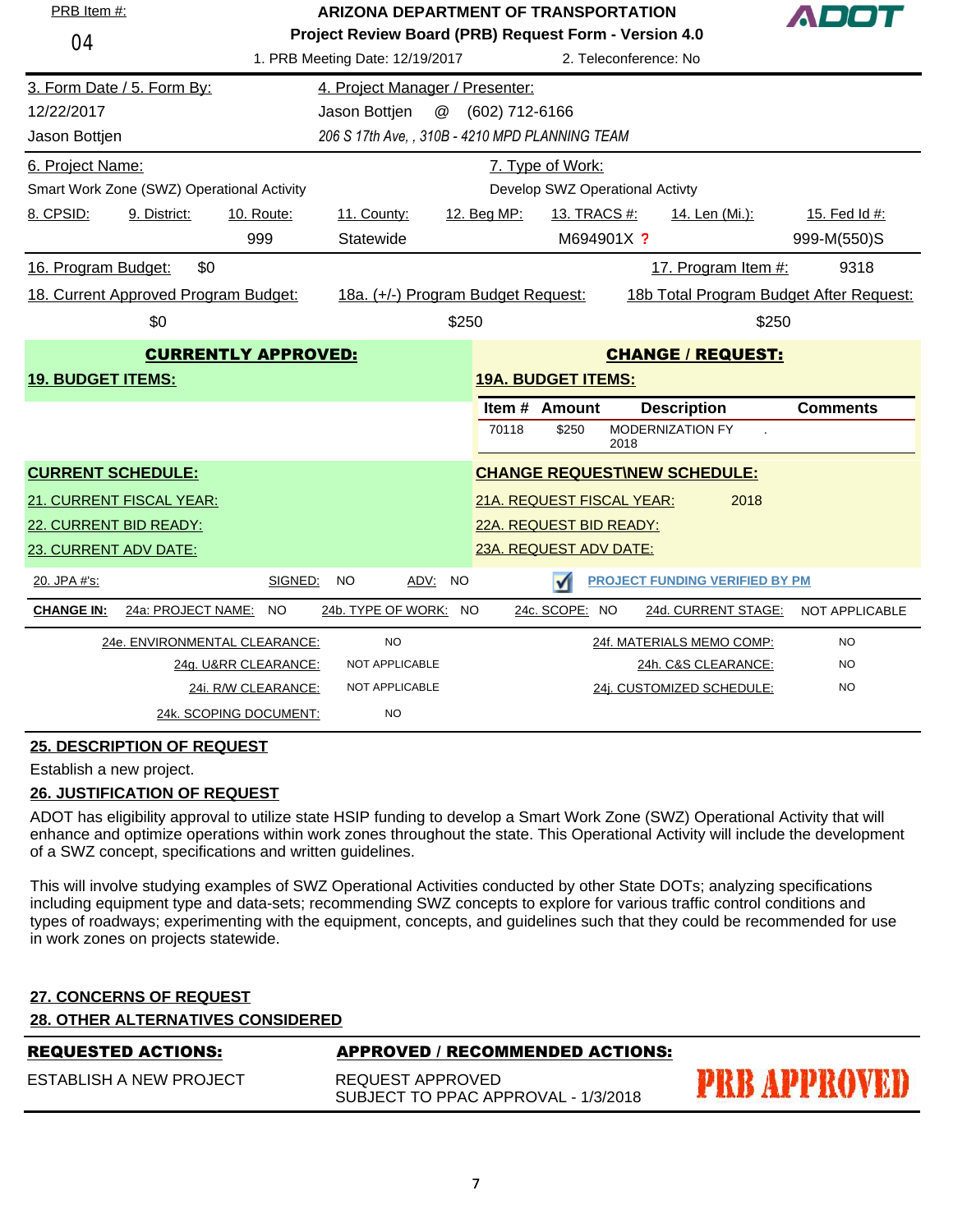| 7-i. |                            | ROUTE NO: SR 72 @ MP 28.6                        | Page | -9        |
|------|----------------------------|--------------------------------------------------|------|-----------|
|      | COUNTY:                    | La Paz                                           |      |           |
|      | DISTRICT:                  | Southeast                                        |      |           |
|      | SCHEDULE:                  | FY 2018                                          |      |           |
|      | SECTION:                   | SR 72 at Joshua Drive                            |      |           |
|      | TYPE OF WORK:              | Design Intersection Improvements                 |      |           |
|      | PROGRAM AMOUNT:            | \$306,000                                        |      |           |
|      | <b>PROJECT MANAGER:</b>    | Craig Regulski                                   |      |           |
|      | PROJECT:                   | F008301D, ADOT TIP 8376                          |      |           |
|      | REQUESTED ACTION:          | Increase the design by \$201,000 to \$507,000 in |      |           |
|      |                            | the Highway Construction Program. Funds are      |      |           |
|      |                            | available from the FY 2018 Statewide Minor       |      |           |
|      |                            | Projects Fund #73318.                            |      |           |
|      | <b>NEW PROGRAM AMOUNT:</b> |                                                  |      | \$507.000 |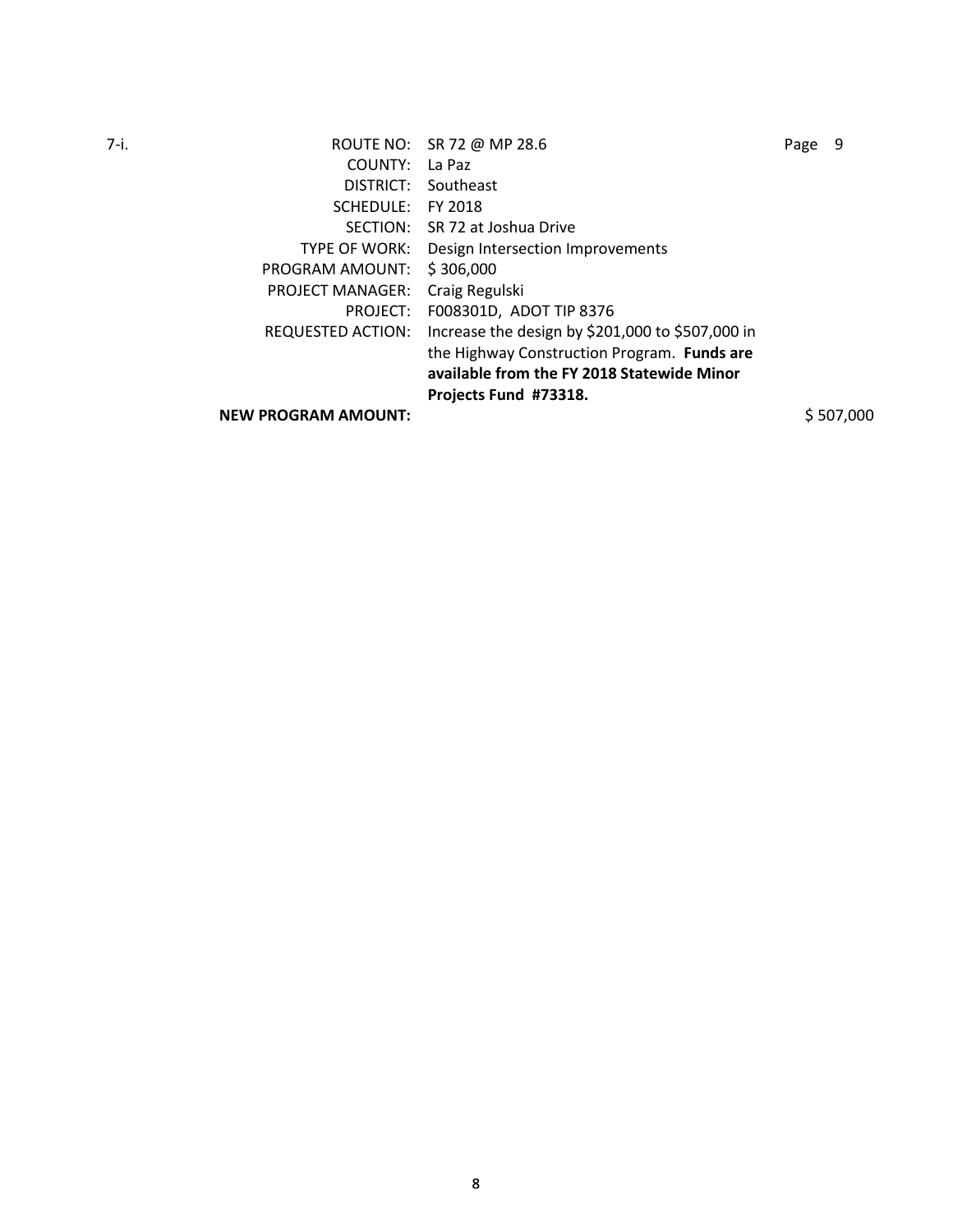| PRB Item #:              |                                                                                   | ARIZONA DEPARTMENT OF TRANSPORTATION |                                    |                |                                                       |                 |                                         |                 |  |
|--------------------------|-----------------------------------------------------------------------------------|--------------------------------------|------------------------------------|----------------|-------------------------------------------------------|-----------------|-----------------------------------------|-----------------|--|
| 05                       |                                                                                   |                                      |                                    |                | Project Review Board (PRB) Request Form - Version 4.0 |                 |                                         |                 |  |
|                          | 1. PRB Meeting Date: 12/19/2017                                                   |                                      |                                    |                |                                                       |                 | 2. Teleconference: No                   |                 |  |
|                          | 3. Form Date / 5. Form By:                                                        |                                      | 4. Project Manager / Presenter:    |                |                                                       |                 |                                         |                 |  |
| 12/22/2017               |                                                                                   |                                      | Craig Regulski<br>@                | (602) 769-5585 |                                                       |                 |                                         |                 |  |
|                          | 205 S. 17th Avenue, MD 614E - 4983 STATEWIDE PROJECT MANAGEMENT<br>Craig Regulski |                                      |                                    |                |                                                       |                 |                                         |                 |  |
| 6. Project Name:         |                                                                                   |                                      |                                    |                | 7. Type of Work:                                      |                 |                                         |                 |  |
| SR 72 at Joshua Drive    |                                                                                   |                                      |                                    |                | Design Intersection Improvements                      |                 |                                         |                 |  |
| 8. CPSID:                | 9. District:                                                                      | 10. Route:                           | 11. County:                        | 12. Beg MP:    | 13. TRACS #:                                          |                 | 14. Len (Mi.):                          | 15. Fed Id #:   |  |
| <b>BY10</b>              | Yuma                                                                              | 72                                   | La Paz                             | 28.6           |                                                       | F008301D        | 0.4                                     | 072-A(204)T     |  |
| 16. Program Budget:      |                                                                                   | \$306                                |                                    |                |                                                       |                 | 17. Program Item #:                     | 8376            |  |
|                          | 18. Current Approved Program Budget:                                              |                                      | 18a. (+/-) Program Budget Request: |                |                                                       |                 | 18b Total Program Budget After Request: |                 |  |
|                          | \$306                                                                             |                                      |                                    | \$201          |                                                       |                 | \$507                                   |                 |  |
|                          |                                                                                   | <b>CURRENTLY APPROVED:</b>           |                                    |                |                                                       |                 | <b>CHANGE / REQUEST:</b>                |                 |  |
| <b>19. BUDGET ITEMS:</b> |                                                                                   |                                      |                                    |                | <b>19A. BUDGET ITEMS:</b>                             |                 |                                         |                 |  |
| Item # Amount            |                                                                                   | <b>Description</b>                   | <b>Comments</b>                    |                | Item # Amount                                         |                 | <b>Description</b>                      | <b>Comments</b> |  |
| 72316                    | \$306                                                                             |                                      |                                    | 73318          | \$201                                                 | <b>PROJECTS</b> | <b>STATEWIDE MINOR</b>                  |                 |  |
|                          | <b>CURRENT SCHEDULE:</b>                                                          |                                      |                                    |                |                                                       |                 | <b>CHANGE REQUEST\NEW SCHEDULE:</b>     |                 |  |
|                          | 21. CURRENT FISCAL YEAR:                                                          |                                      |                                    |                |                                                       |                 |                                         |                 |  |
|                          | 22. CURRENT BID READY:                                                            |                                      |                                    |                | 21A. REQUEST FISCAL YEAR:<br>22A. REQUEST BID READY:  |                 |                                         |                 |  |
|                          | 23. CURRENT ADV DATE:                                                             |                                      |                                    |                | 23A. REQUEST ADV DATE:                                |                 |                                         |                 |  |
|                          |                                                                                   |                                      | <b>YES</b>                         |                |                                                       |                 |                                         |                 |  |
|                          | 20. JPA #'s: 17-0006389-1                                                         | SIGNED:                              | ADV: YES                           |                |                                                       |                 |                                         |                 |  |
| <b>CHANGE IN:</b>        |                                                                                   | 24a: PROJECT NAME: NO                | 24b. TYPE OF WORK: NO              |                | 24c. SCOPE: NO                                        |                 | 24d. CURRENT STAGE:                     | <b>STAGE IV</b> |  |
|                          |                                                                                   | 24e. ENVIRONMENTAL CLEARANCE:        | <b>YES</b>                         |                |                                                       |                 | 24f. MATERIALS MEMO COMP:               | <b>YES</b>      |  |
|                          |                                                                                   | 24g. U&RR CLEARANCE:                 | <b>NO</b>                          |                |                                                       |                 | 24h. C&S CLEARANCE:                     | <b>NO</b>       |  |
|                          |                                                                                   | 24i. R/W CLEARANCE:                  | <b>NO</b>                          |                |                                                       |                 | 24j. CUSTOMIZED SCHEDULE:               | <b>YES</b>      |  |
|                          |                                                                                   | 24k. SCOPING DOCUMENT:               | <b>YES</b>                         |                |                                                       |                 |                                         |                 |  |

Increase budget.

# **26. JUSTIFICATION OF REQUEST**

# This is a Minor Program Project.

The Minor Project application did not account for required updates to right of way plans and titles and did not consider the need for underground utility locating; therefore additional funding is needed to complete Right of Way mapping and Utility Phase II SUE. Funding is also needed for staff to obtain remaining clearances, complete design review, and combine contract documents with adjacent project, H8711.

| Right of Way Consultants \$98K |
|--------------------------------|
| \$7K                           |
| \$77K                          |
| \$19K                          |
|                                |

# **27. CONCERNS OF REQUEST**

**28. OTHER ALTERNATIVES CONSIDERED**

CHANGE IN BUDGET

# REQUESTED ACTIONS: APPROVED / RECOMMENDED ACTIONS:

REQUEST APPROVED SUBJECT TO PPAC APPROVAL - 1/3/2018

# **PRB APPROVED**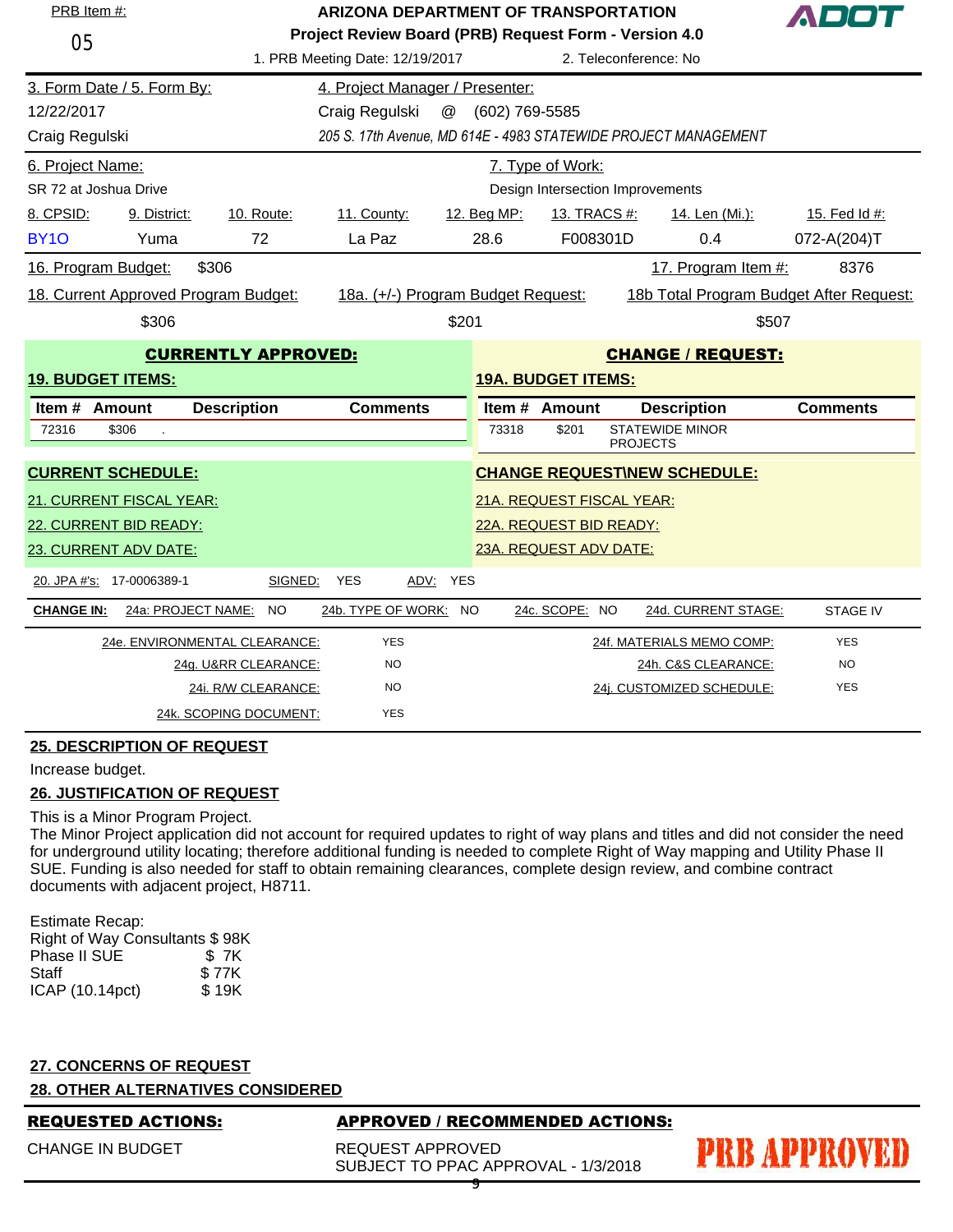7-j. ROUTE NO: SR 72 @ MP 28.6 Page 11 COUNTY: La Paz DISTRICT: Southeast SCHEDULE: New Project Request SECTION: SR 72 at Joshua Drive TYPE OF WORK: Design Intersection Improvements PROGRAM AMOUNT: New Project PROJECT MANAGER: Craig Regulski PROJECT: F008301R, ADOT TIP 8376 REQUESTED ACTION: Establish the right of way project for \$32,000 in the Highway Construction Program. **Funds are available from the FY 2018 Statewide Minor** 

**Projects Fund #73318.**

**NEW PROGRAM AMOUNT:**  $\frac{1}{2}$  \$ 32,000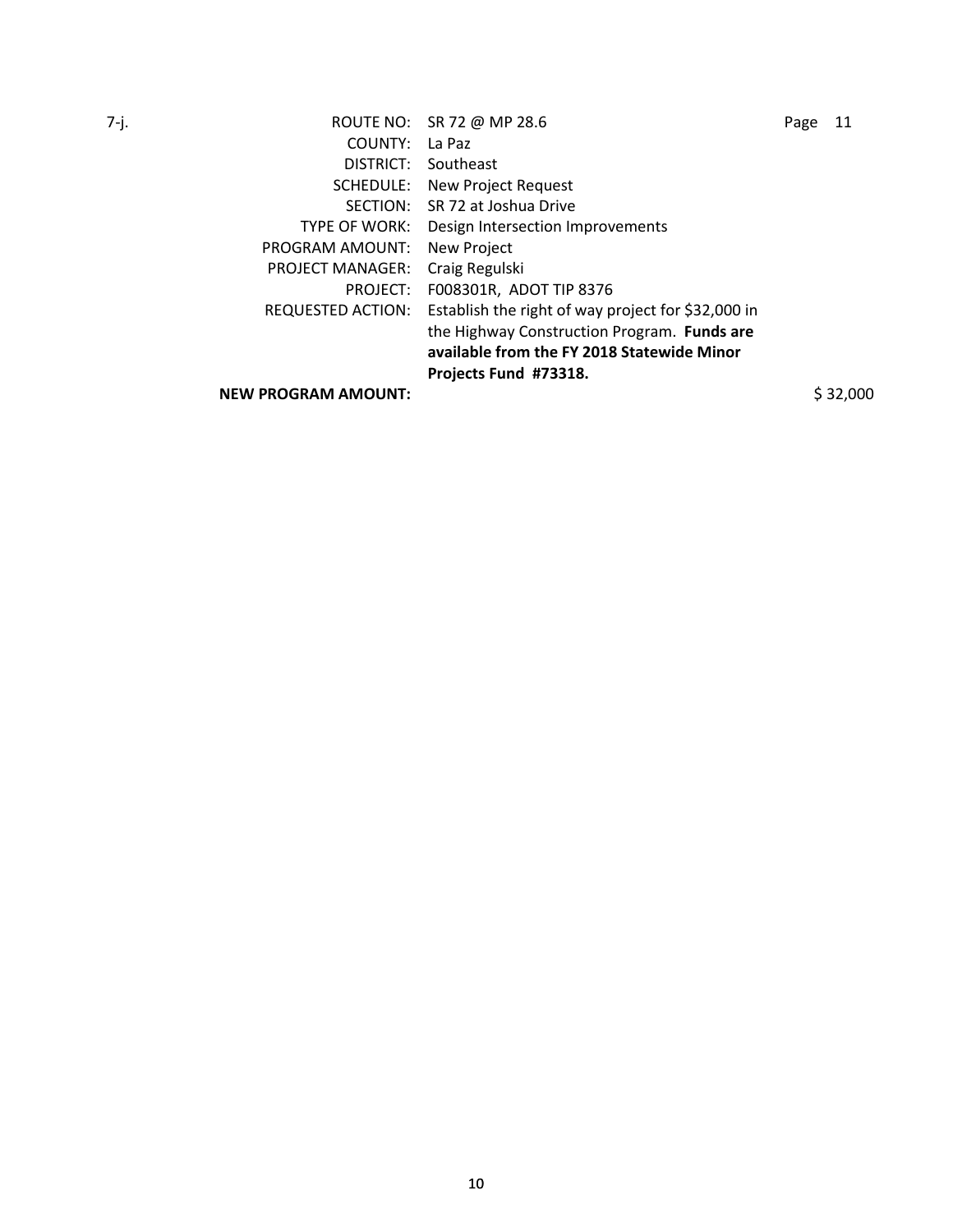| PRB Item #:              |                                                        |                               | <b>ARIZONA DEPARTMENT OF TRANSPORTATION</b> |                                                                                |                                  |                                                                 | A D O T         |  |
|--------------------------|--------------------------------------------------------|-------------------------------|---------------------------------------------|--------------------------------------------------------------------------------|----------------------------------|-----------------------------------------------------------------|-----------------|--|
| 06                       |                                                        |                               | 1. PRB Meeting Date: 12/19/2017             | Project Review Board (PRB) Request Form - Version 4.0<br>2. Teleconference: No |                                  |                                                                 |                 |  |
|                          | 3. Form Date / 5. Form By:                             |                               | 4. Project Manager / Presenter:             |                                                                                |                                  |                                                                 |                 |  |
| 12/19/2017               |                                                        |                               | Craig Regulski                              | @ (602) 769-5585                                                               |                                  |                                                                 |                 |  |
| Craig Regulski           |                                                        |                               |                                             |                                                                                |                                  | 205 S. 17th Avenue, MD 614E - 4983 STATEWIDE PROJECT MANAGEMENT |                 |  |
| 6. Project Name:         |                                                        |                               |                                             |                                                                                | 7. Type of Work:                 |                                                                 |                 |  |
| SR 72 at Joshua Drive    |                                                        |                               |                                             |                                                                                | Design Intersection Improvements |                                                                 |                 |  |
| 8. CPSID:                | 9. District:                                           | 10. Route:                    | 11. County:                                 | 12. Beg MP:                                                                    | 13. TRACS #:                     | 14. Len (Mi.):                                                  | 15. Fed Id #:   |  |
| <b>BY10</b>              | Yuma                                                   | 72                            | La Paz                                      | 28.6                                                                           | F008301R ?                       | 0.4                                                             | 072-A(204)T     |  |
| 16. Program Budget:      | \$0                                                    |                               |                                             |                                                                                |                                  | 17. Program Item #:                                             | 8376            |  |
|                          | 18. Current Approved Program Budget:                   |                               | 18a. (+/-) Program Budget Request:          |                                                                                |                                  | 18b Total Program Budget After Request:                         |                 |  |
|                          | \$0                                                    |                               |                                             | \$32                                                                           |                                  |                                                                 | \$32            |  |
|                          | <b>CURRENTLY APPROVED:</b><br><b>CHANGE / REQUEST:</b> |                               |                                             |                                                                                |                                  |                                                                 |                 |  |
| <b>19. BUDGET ITEMS:</b> |                                                        |                               |                                             |                                                                                | <b>19A. BUDGET ITEMS:</b>        |                                                                 |                 |  |
|                          |                                                        |                               |                                             |                                                                                | Item # Amount                    | <b>Description</b>                                              | <b>Comments</b> |  |
|                          |                                                        |                               |                                             | 73318                                                                          | \$32                             | <b>STATEWIDE MINOR</b><br><b>PROJECTS</b>                       |                 |  |
|                          | <b>CURRENT SCHEDULE:</b>                               |                               |                                             |                                                                                |                                  | <b>CHANGE REQUEST\NEW SCHEDULE:</b>                             |                 |  |
|                          | 21. CURRENT FISCAL YEAR:                               |                               |                                             |                                                                                | 21A. REQUEST FISCAL YEAR:        |                                                                 |                 |  |
|                          | 22. CURRENT BID READY:                                 |                               |                                             |                                                                                | 22A. REQUEST BID READY:          |                                                                 |                 |  |
|                          | 23. CURRENT ADV DATE:                                  |                               |                                             |                                                                                | 23A. REQUEST ADV DATE:           |                                                                 |                 |  |
|                          | 20. JPA #'s: 17-0006389-1                              | SIGNED:                       | YES<br>ADV: YES                             |                                                                                |                                  |                                                                 |                 |  |
| <b>CHANGE IN:</b>        | 24a: PROJECT NAME: NO                                  |                               | 24b. TYPE OF WORK: NO                       |                                                                                | 24c. SCOPE: NO                   | 24d. CURRENT STAGE:                                             | <b>STAGE IV</b> |  |
|                          |                                                        | 24e. ENVIRONMENTAL CLEARANCE: | <b>YES</b>                                  |                                                                                |                                  | 24f. MATERIALS MEMO COMP:                                       | <b>YES</b>      |  |
|                          |                                                        | 24g. U&RR CLEARANCE:          | <b>NO</b>                                   |                                                                                |                                  | 24h. C&S CLEARANCE:                                             | <b>NO</b>       |  |
|                          |                                                        | 24i. R/W CLEARANCE:           | <b>NO</b>                                   |                                                                                |                                  | 24j. CUSTOMIZED SCHEDULE:                                       | <b>YES</b>      |  |
|                          |                                                        | 24k. SCOPING DOCUMENT:        | <b>YES</b>                                  |                                                                                |                                  |                                                                 |                 |  |

Establish ROW Subphase.

### **26. JUSTIFICATION OF REQUEST**

Funding is needed for Right of Way acquisition. The Minor Projects Program application included Right of Way acquisition funds but these funds were not included in the 5 year program.

ROW Acquisitions \$29K ICAP \$3K

# **27. CONCERNS OF REQUEST**

# **28. OTHER ALTERNATIVES CONSIDERED**

# REQUESTED ACTIONS: APPROVED / RECOMMENDED ACTIONS:

ESTABLISH A NEW PROJECT

REQUEST APPROVED SUBJECT TO PPAC APPROVAL - 1/3/2018 **PRB APPROVED**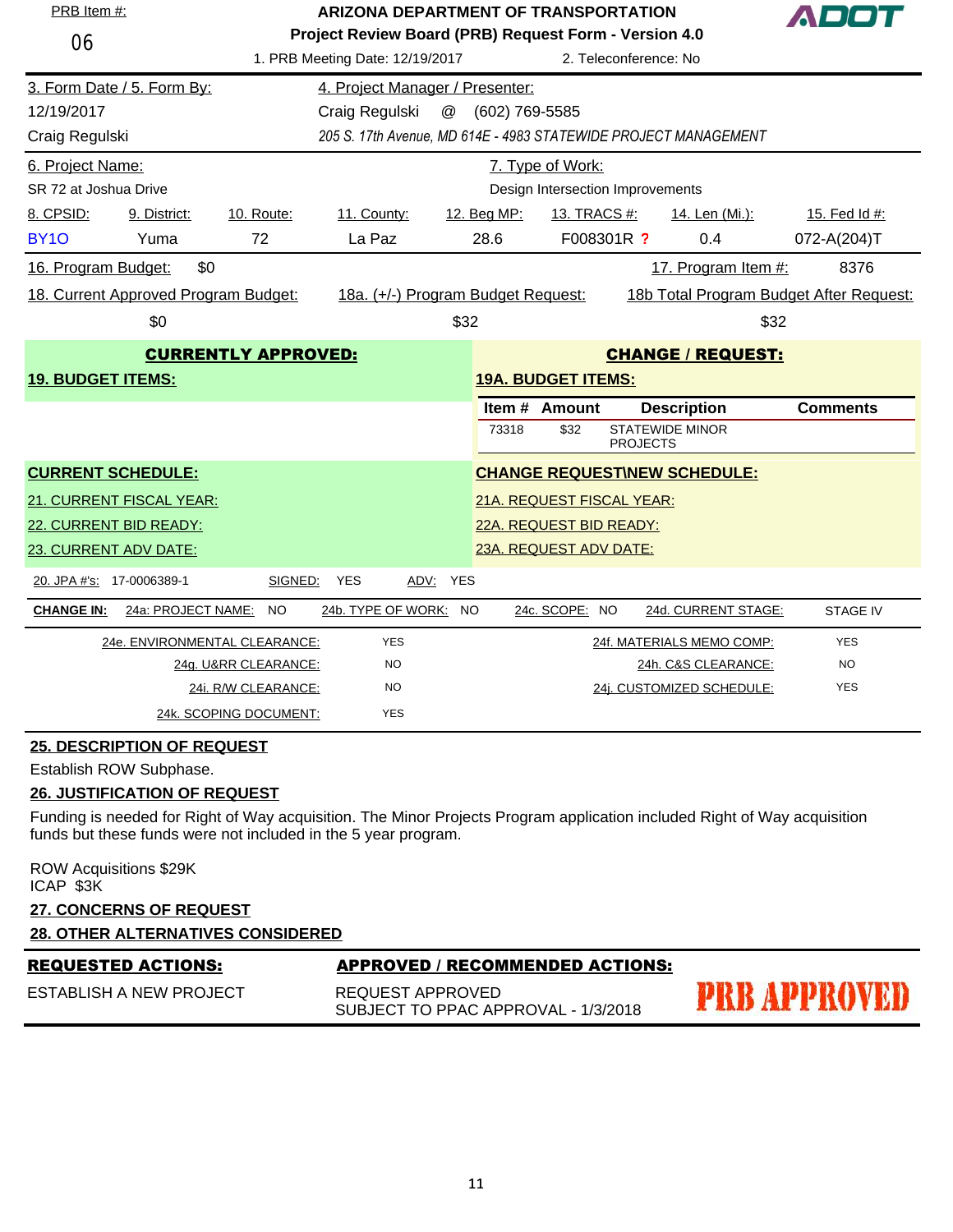7-k. Page 13 COUNTY: Statewide DISTRICT: Statewide SCHEDULE: New Project Request SECTION: Former US 80, Yuma – New Mexico State Line TYPE OF WORK: Corridor Management Plan PROGRAM AMOUNT: New Project PROJECT MANAGER: LeRoy Brody PROJECT: M696701X, ADOT TIP 100109 REQUESTED ACTION: Establish the project for \$120,000 in the Highway Construction Program. **Funds are available from the FY 2018 Non-Federal Statewide Contingency Fund #79918. NEW PROGRAM AMOUNT:**  $$120,000$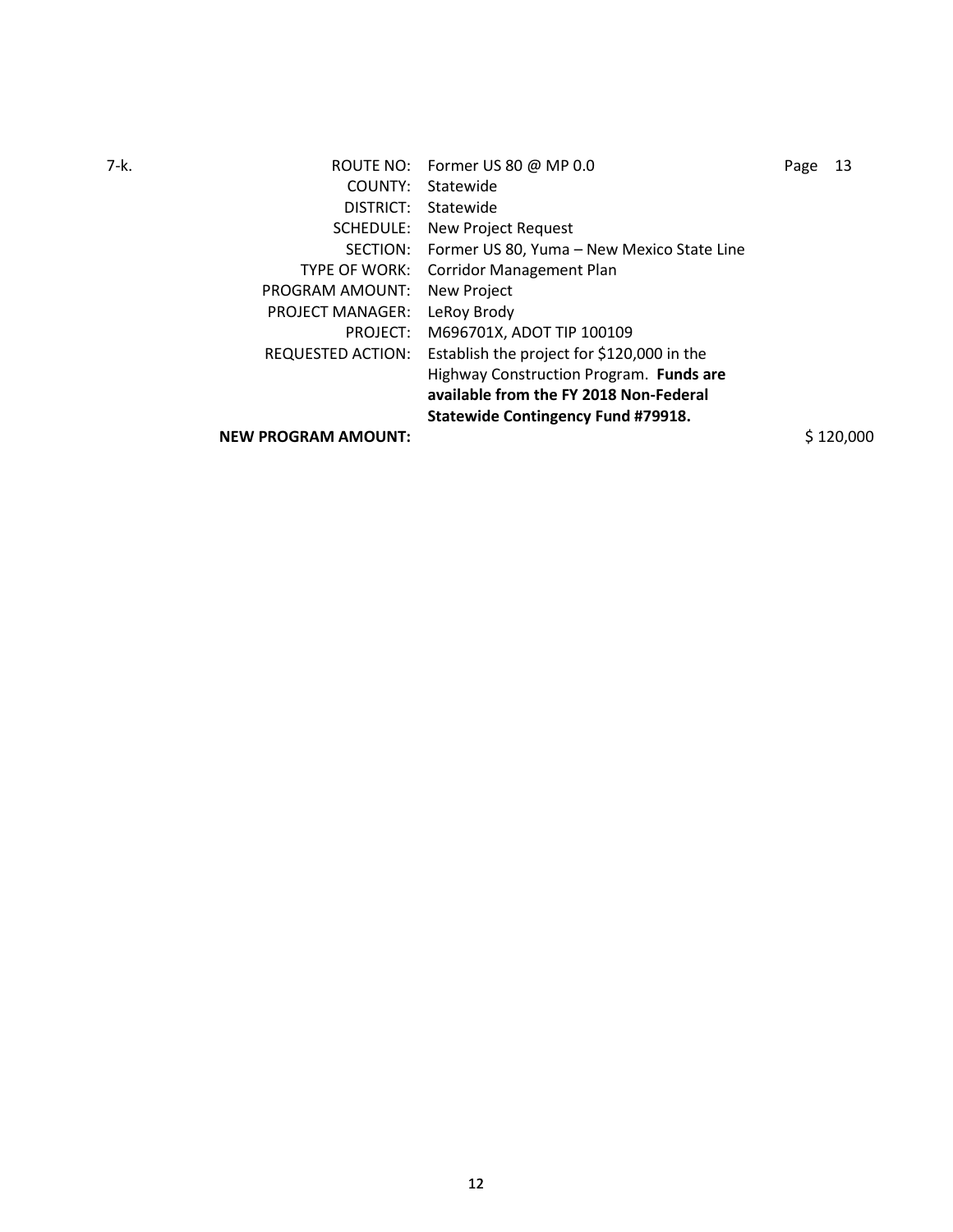| PRB Item #:              |                                             | <b>ARIZONA DEPARTMENT OF TRANSPORTATION</b>                                                                       |                                                        |       |                |                           | ADO1                                    |       |                 |
|--------------------------|---------------------------------------------|-------------------------------------------------------------------------------------------------------------------|--------------------------------------------------------|-------|----------------|---------------------------|-----------------------------------------|-------|-----------------|
| 07                       |                                             | Project Review Board (PRB) Request Form - Version 4.0<br>1. PRB Meeting Date: 12/19/2017<br>2. Teleconference: No |                                                        |       |                |                           |                                         |       |                 |
|                          | 3. Form Date / 5. Form By:                  |                                                                                                                   | 4. Project Manager / Presenter:                        |       |                |                           |                                         |       |                 |
| 12/22/2017               |                                             |                                                                                                                   | @<br>LeRoy Brady                                       |       | (602) 712-4261 |                           |                                         |       |                 |
| LeRoy Brady              |                                             |                                                                                                                   | 1611 W Jackson St, 1, EM03 - 4902 ROADSIDE DEVELOPMENT |       |                |                           |                                         |       |                 |
| 6. Project Name:         |                                             |                                                                                                                   |                                                        |       |                | 7. Type of Work:          |                                         |       |                 |
|                          | Former US 80. Yuma to New Mexico State Line |                                                                                                                   |                                                        |       |                | Corridor Management Plan  |                                         |       |                 |
| 8. CPSID:                | 9. District:                                | 10. Route:                                                                                                        | 11. County:                                            |       | 12. Beg MP:    | 13. TRACS #:              | 14. Len (Mi.):                          |       | 15. Fed Id #:   |
|                          |                                             | Frmr US<br>80                                                                                                     | Statewide                                              |       | 0              | M696701X ?                |                                         |       |                 |
| 16. Program Budget:      | \$0                                         |                                                                                                                   |                                                        |       |                |                           | 17. Program Item #:                     |       | 100109          |
|                          | 18. Current Approved Program Budget:        |                                                                                                                   | 18a. (+/-) Program Budget Request:                     |       |                |                           | 18b Total Program Budget After Request: |       |                 |
|                          | \$0                                         |                                                                                                                   |                                                        | \$120 |                |                           |                                         | \$120 |                 |
|                          |                                             | <b>CURRENTLY APPROVED:</b>                                                                                        |                                                        |       |                |                           | <b>CHANGE / REQUEST:</b>                |       |                 |
| <b>19. BUDGET ITEMS:</b> |                                             |                                                                                                                   |                                                        |       |                | <b>19A. BUDGET ITEMS:</b> |                                         |       |                 |
|                          |                                             |                                                                                                                   |                                                        |       |                | Item # Amount             | <b>Description</b>                      |       | <b>Comments</b> |
|                          |                                             |                                                                                                                   |                                                        |       | 79918          | \$120                     |                                         |       |                 |
| <b>CURRENT SCHEDULE:</b> |                                             |                                                                                                                   |                                                        |       |                |                           | <b>CHANGE REQUEST\NEW SCHEDULE:</b>     |       |                 |
|                          | 21. CURRENT FISCAL YEAR:                    |                                                                                                                   |                                                        |       |                | 21A. REQUEST FISCAL YEAR: |                                         |       |                 |
| 22. CURRENT BID READY:   |                                             |                                                                                                                   |                                                        |       |                | 22A. REQUEST BID READY:   |                                         |       |                 |
| 23. CURRENT ADV DATE:    |                                             |                                                                                                                   |                                                        |       |                | 23A. REQUEST ADV DATE:    |                                         |       |                 |
| 20. JPA #'s:             |                                             | SIGNED:                                                                                                           | NO.<br>ADV: NO                                         |       |                |                           |                                         |       |                 |
| <b>CHANGE IN:</b>        | 24a: PROJECT NAME: NO                       |                                                                                                                   | 24b. TYPE OF WORK: NO                                  |       |                | 24c. SCOPE: NO            | 24d. CURRENT STAGE:                     |       | NOT APPLICABLE  |
|                          | 24e. ENVIRONMENTAL CLEARANCE:               |                                                                                                                   | <b>NOT APPLICABLE</b>                                  |       |                |                           | 24f. MATERIALS MEMO COMP:               |       | NOT APPLICABLE  |
|                          |                                             | 24g. U&RR CLEARANCE:                                                                                              | NOT APPLICABLE                                         |       |                |                           | 24h. C&S CLEARANCE:                     |       | NOT APPLICABLE  |
|                          |                                             | 24i. R/W CLEARANCE:                                                                                               | <b>NOT APPLICABLE</b>                                  |       |                |                           | 24j. CUSTOMIZED SCHEDULE:               |       | <b>YES</b>      |
|                          |                                             | 24k. SCOPING DOCUMENT:                                                                                            | <b>YES</b>                                             |       |                |                           |                                         |       |                 |

Establish New Project

# **26. JUSTIFICATION OF REQUEST**

The Corridor Management Plan will evaluate and quantify the quality of the Historical significance of former US 80 roads and highways from Yuma to New Mexico and identify the qualifying sections that could be designated Historical Road by the Arizona State Transportation Board.

The Parkways Historic and Scenic Roads Advisory Committee has recommended to the Director the Designation of Former US 80 as a Historic Road with the conditions "that as part of the related corridor management plan segmental evaluation be conducted of the extent and quality of resources..."

The results of the Corridor Management Plan will identify the segments of historical significance that could be designated as Historical by the State Transportation Board.

The designation of Parkway Historic and Scenic Roads is covered in ARS Title 41, Chapter 3, Article 1.3 512 to 518 and Rules Article 8 consisting of Sections R17-3-801 through R17-3-809

Consultant \$ 100K ADOT \$ 20K

# **27. CONCERNS OF REQUEST**

# **28. OTHER ALTERNATIVES CONSIDERED**

ESTABLISH A NEW PROJECT

# REQUESTED ACTIONS: APPROVED / RECOMMENDED ACTIONS:

**PRB APPROVED** 

REQUEST APPRO<sup>1</sup>CD SUBJECT TO PPAC APPROVAL - 1/3/2018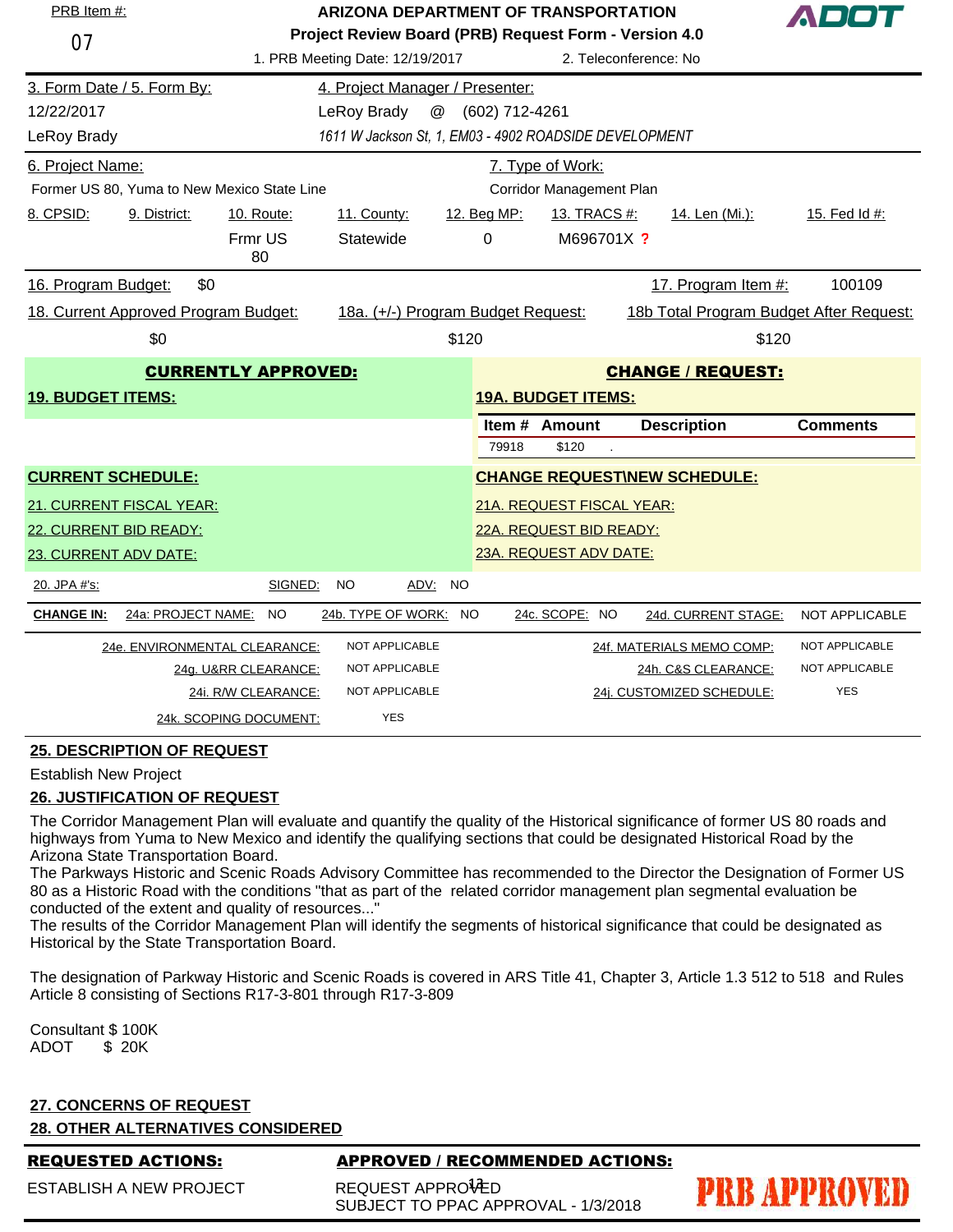7-l. ROUTE NO: I-17 @ MP 202.0 Page 15 COUNTY: Maricopa DISTRICT: Central SCHEDULE: New Project Request SECTION: Indian School Road TI TYPE OF WORK: Predesign and Environmental PROGRAM AMOUNT: New Project PROJECT MANAGER: Adrian Leon PROJECT: F016601R, ADOT TIP 8888 REQUESTED ACTION: Establish the right of way project for \$1,100,000 in the Highway Construction Program. **Funds are from ADOT TIP 8888.**  Approved by the MAG Regional Council on September 27, 2017. **NEW PROGRAM AMOUNT:**  $$1,100,000$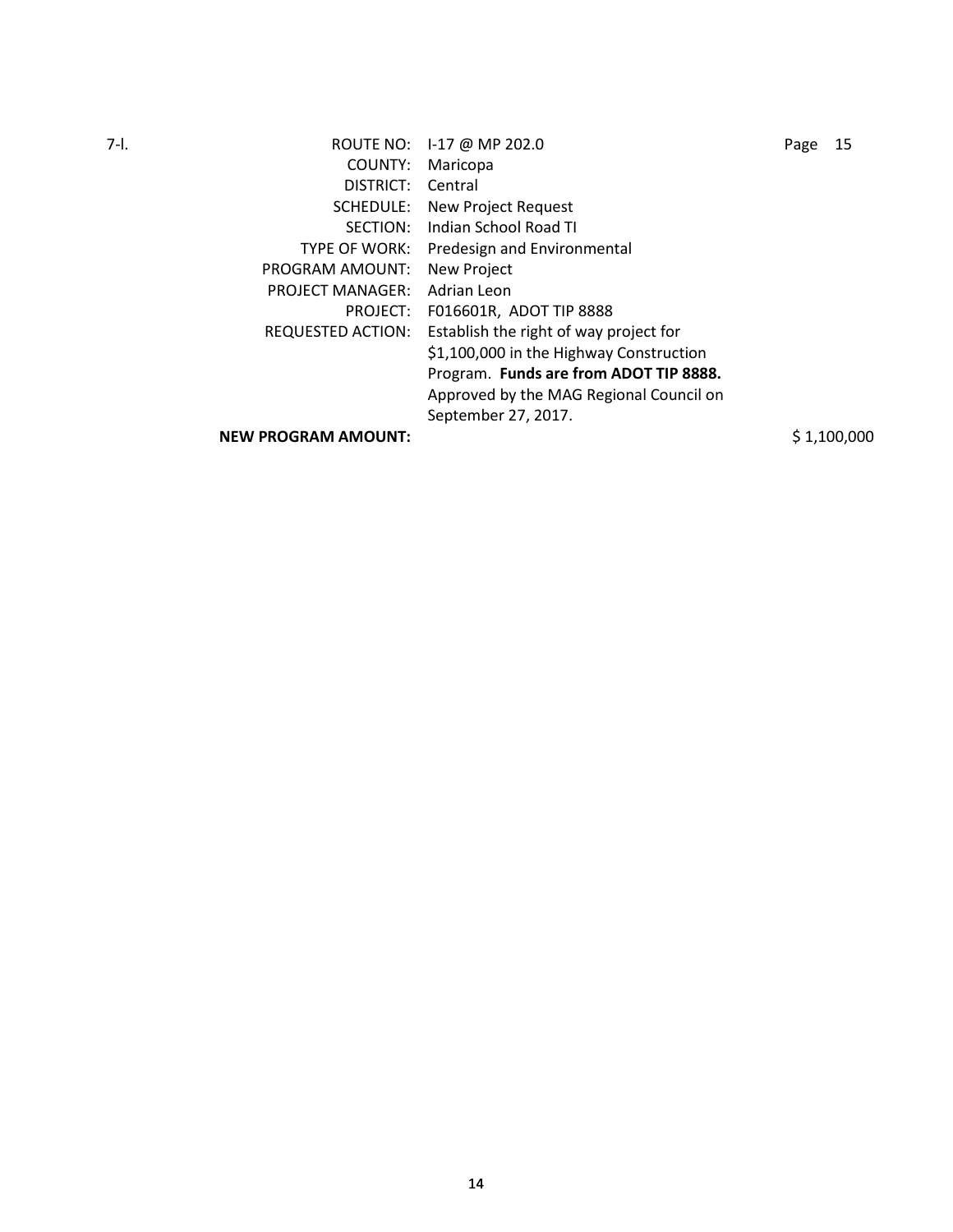| PRB Item #:<br><b>ARIZONA DEPARTMENT OF TRANSPORTATION</b> |                                      |                               |                                    |                                                                                | ADOT           |                           |                                                              |         |                                                         |
|------------------------------------------------------------|--------------------------------------|-------------------------------|------------------------------------|--------------------------------------------------------------------------------|----------------|---------------------------|--------------------------------------------------------------|---------|---------------------------------------------------------|
| 08                                                         |                                      |                               | 1. PRB Meeting Date: 12/19/2017    | Project Review Board (PRB) Request Form - Version 4.0<br>2. Teleconference: No |                |                           |                                                              |         |                                                         |
|                                                            | 3. Form Date / 5. Form By:           |                               | 4. Project Manager / Presenter:    |                                                                                |                |                           |                                                              |         |                                                         |
| 12/22/2017                                                 |                                      |                               | $^{\copyright}$<br>Adrian Leon     |                                                                                | (602) 712-4642 |                           |                                                              |         |                                                         |
| <b>Adrian Leon</b>                                         |                                      |                               |                                    |                                                                                |                |                           | 1611 W Jackson St., EM01 - 4983 STATEWIDE PROJECT MANAGEMENT |         |                                                         |
| 6. Project Name:                                           |                                      |                               |                                    |                                                                                |                | 7. Type of Work:          |                                                              |         |                                                         |
| <b>INDIAN SCHOOL RD TI</b>                                 |                                      |                               |                                    |                                                                                |                |                           | PREDESIGN AND ENVIRONMENTAL                                  |         |                                                         |
| 8. CPSID:                                                  | 9. District:                         | 10. Route:                    | 11. County:                        |                                                                                | 12. Beg MP:    | 13. TRACS #:              | 14. Len (Mi.):                                               |         | 15. Fed Id #:                                           |
| MD <sub>10</sub>                                           | Phoenix                              | 17                            | Maricopa                           |                                                                                | 202.0          | F016601R ?                | 1                                                            |         |                                                         |
| 16. Program Budget:                                        | \$0                                  |                               |                                    |                                                                                |                |                           | 17. Program Item #:                                          |         | 8888                                                    |
|                                                            | 18. Current Approved Program Budget: |                               | 18a. (+/-) Program Budget Request: |                                                                                |                |                           | 18b Total Program Budget After Request:                      |         |                                                         |
|                                                            | \$0                                  |                               |                                    | \$1,100                                                                        |                |                           |                                                              | \$1,100 |                                                         |
| <b>CURRENTLY APPROVED:</b><br><b>CHANGE / REQUEST:</b>     |                                      |                               |                                    |                                                                                |                |                           |                                                              |         |                                                         |
| <b>19. BUDGET ITEMS:</b>                                   |                                      |                               |                                    |                                                                                |                | <b>19A. BUDGET ITEMS:</b> |                                                              |         |                                                         |
|                                                            |                                      |                               |                                    |                                                                                |                | Item # Amount             | <b>Description</b>                                           |         | <b>Comments</b>                                         |
|                                                            |                                      |                               |                                    |                                                                                | 8888.          | \$1,100<br>÷.             |                                                              | (TI)    | <b>INDIAN SCHOOL RD TI-</b><br>Right of Way and Utility |
|                                                            | <b>CURRENT SCHEDULE:</b>             |                               |                                    |                                                                                |                |                           | <b>CHANGE REQUESTINEW SCHEDULE:</b>                          |         |                                                         |
|                                                            | 21. CURRENT FISCAL YEAR:             |                               |                                    |                                                                                |                | 21A. REQUEST FISCAL YEAR: |                                                              |         |                                                         |
|                                                            | 22. CURRENT BID READY:               |                               |                                    |                                                                                |                | 22A. REQUEST BID READY:   |                                                              |         |                                                         |
| 23A. REQUEST ADV DATE:<br>23. CURRENT ADV DATE:            |                                      |                               |                                    |                                                                                |                |                           |                                                              |         |                                                         |
| 20. JPA #'s:                                               |                                      | SIGNED:                       | <b>NO</b><br><u>ADV:</u>           | <b>NO</b>                                                                      |                | $\blacktriangleleft$      | <b>PROJECT FUNDING VERIFIED BY PM</b>                        |         |                                                         |
| <b>CHANGE IN:</b>                                          | 24a: PROJECT NAME:                   | <b>NO</b>                     | 24b. TYPE OF WORK: NO              |                                                                                |                | 24c. SCOPE: NO            | 24d. CURRENT STAGE:                                          |         | STAGE I                                                 |
|                                                            |                                      | 24e. ENVIRONMENTAL CLEARANCE: | <b>NO</b>                          |                                                                                |                |                           | 24f. MATERIALS MEMO COMP:                                    |         | <b>NO</b>                                               |
|                                                            |                                      | 24g. U&RR CLEARANCE:          | <b>NO</b>                          |                                                                                |                |                           | 24h. C&S CLEARANCE:                                          |         | <b>NO</b>                                               |
|                                                            |                                      | 24i. R/W CLEARANCE:           | <b>NO</b>                          |                                                                                |                |                           | 24j. CUSTOMIZED SCHEDULE:                                    |         | <b>NO</b>                                               |
|                                                            |                                      | 24k. SCOPING DOCUMENT:        | <b>NO</b>                          |                                                                                |                |                           |                                                              |         |                                                         |

Establish ROW Subphase

# **26. JUSTIFICATION OF REQUEST**

TIP amendment was approved by MAG Regional Council on September 27, 2017.

This request updates the current ADOT Five Year Transportation Facilities Construction Program to match MAG`s rebalancing of the RTPFP.

ROW services/Acquisition: \$1,000K ICAP:\$100k

# **27. CONCERNS OF REQUEST**

| <b>28. OTHER ALTERNATIVES CONSIDERED</b> |                                                         |                     |  |  |  |  |  |  |
|------------------------------------------|---------------------------------------------------------|---------------------|--|--|--|--|--|--|
| <b>REQUESTED ACTIONS:</b>                | APPROVED / RECOMMENDED ACTIONS:                         |                     |  |  |  |  |  |  |
| ESTABLISH A NEW PROJECT                  | REQUEST APPROVED<br>SUBJECT TO PPAC APPROVAL - 1/3/2018 | <b>PRB APPROVED</b> |  |  |  |  |  |  |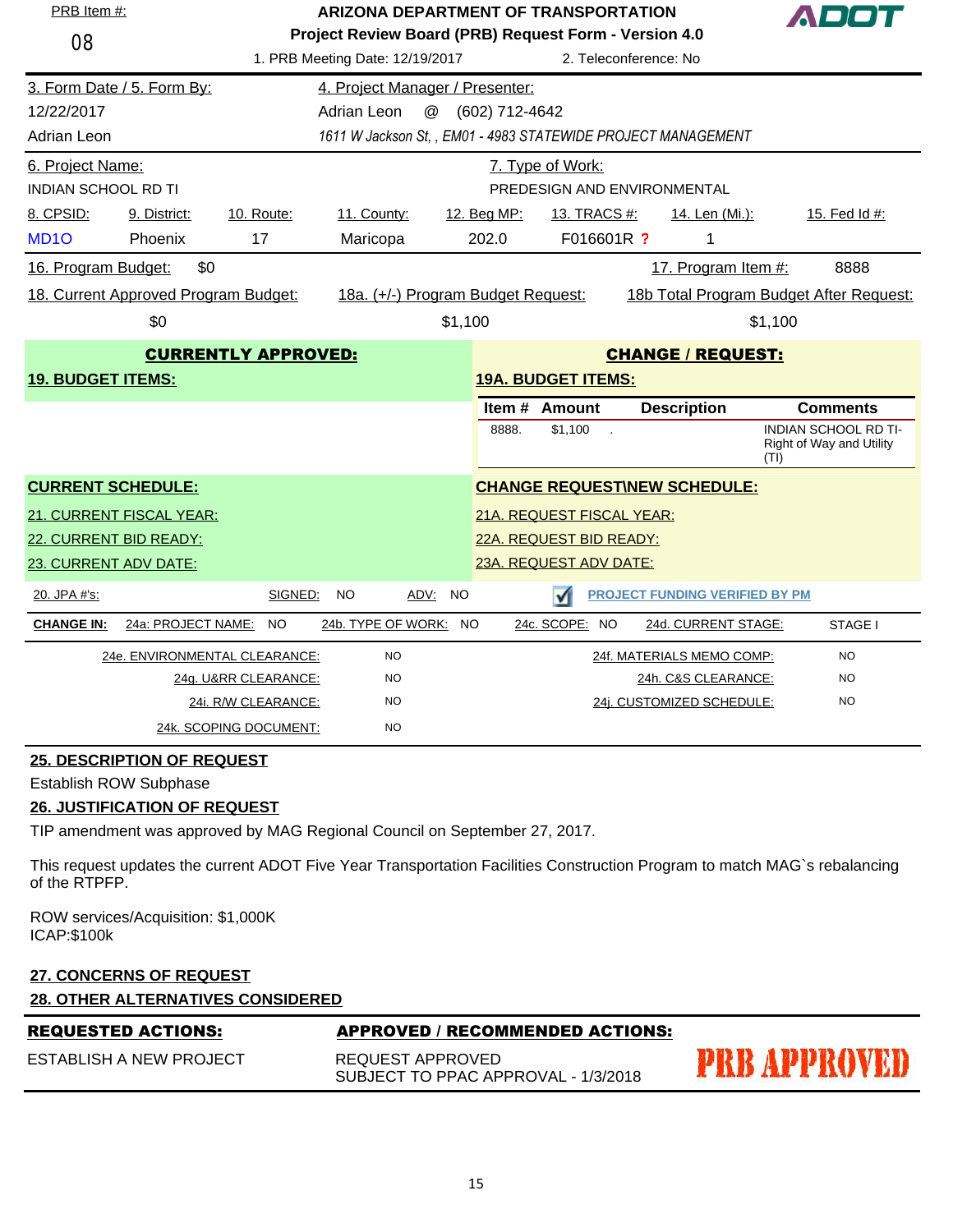| $7-m.$ |                            | ROUTE NO: 1-17 @ MP 202.0                          | Page | 17        |
|--------|----------------------------|----------------------------------------------------|------|-----------|
|        | COUNTY:                    | Maricopa                                           |      |           |
|        | DISTRICT:                  | Central                                            |      |           |
|        | SCHEDULE:                  | New Project Request                                |      |           |
|        | SECTION:                   | Indian School Road TI                              |      |           |
|        | <b>TYPE OF WORK:</b>       | Predesign and Environmental                        |      |           |
|        | PROGRAM AMOUNT:            | New Project                                        |      |           |
|        | <b>PROJECT MANAGER:</b>    | Adrian Leon                                        |      |           |
|        | PROJECT:                   | F016601U, ADOT TIP 8888                            |      |           |
|        | REQUESTED ACTION:          | Establish the utility project for \$100,000 in the |      |           |
|        |                            | Highway Construction Program. Funds are            |      |           |
|        |                            | from ADOT TIP 8888. Approved by the MAG            |      |           |
|        |                            | Regional Council on September 27, 2017.            |      |           |
|        | <b>NEW PROGRAM AMOUNT:</b> |                                                    |      | \$100,000 |